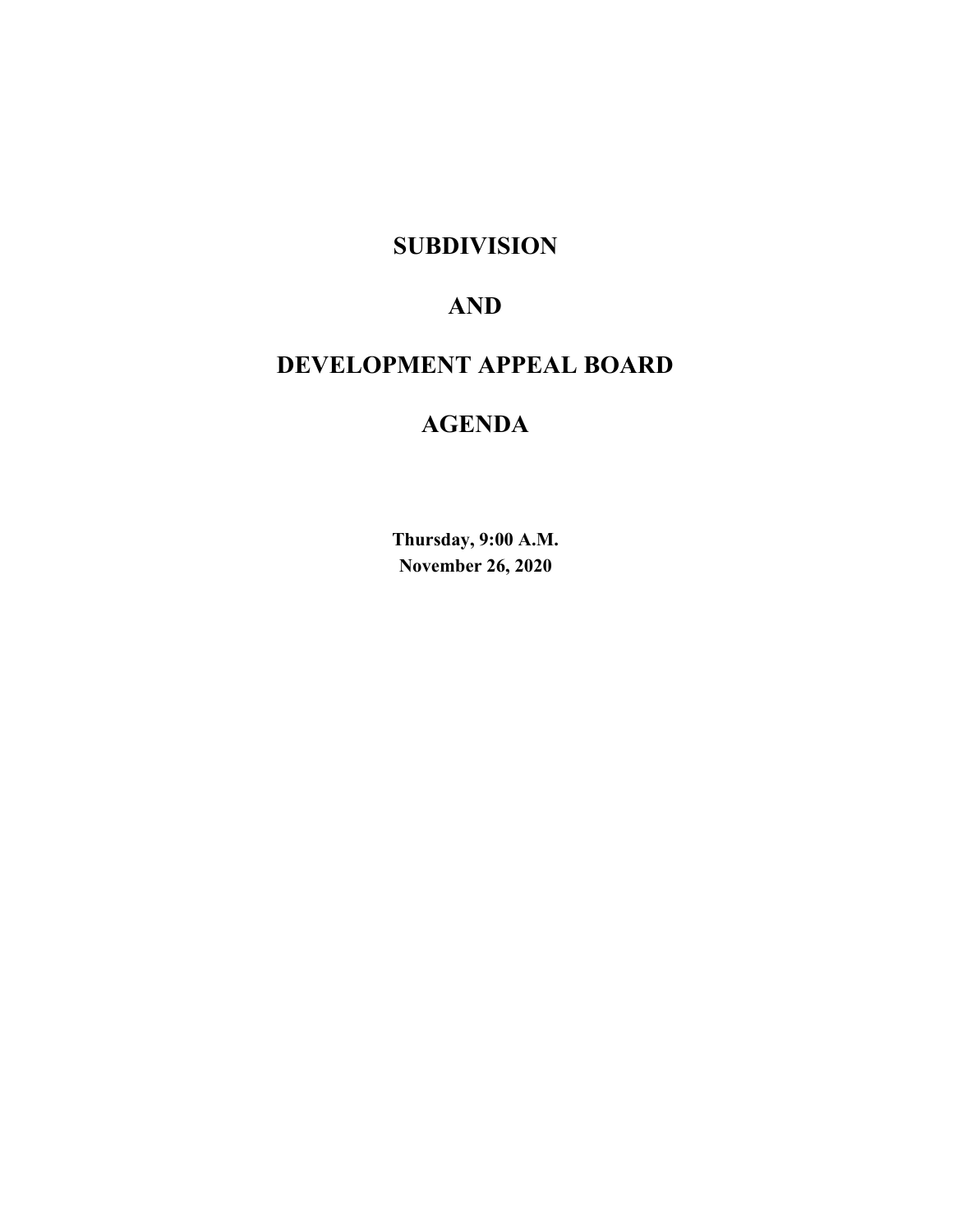## **SUBDIVISION AND DEVELOPMENT APPEAL BOARD**

### I 9:00 A.M. SDAB-D-20-164

## *POSTPONEMENT REQUEST*

\***To attend the video conference hearing, please register by November 23, 2020 by emailing sdab@edmonton.ca**

Operate a Special Event until May 21st, 2021, and to place on site two temporary Accessory Buildings (13.66m x 3.82m and 10.34m x 3.68m temporary shower trailer)

9935 - 75 Avenue NW Project No.: 373652510-002

**NOTE:** *Unless otherwise stated, all references to "Section numbers" in this Agenda refer to the authority under the Edmonton Zoning Bylaw 12800.*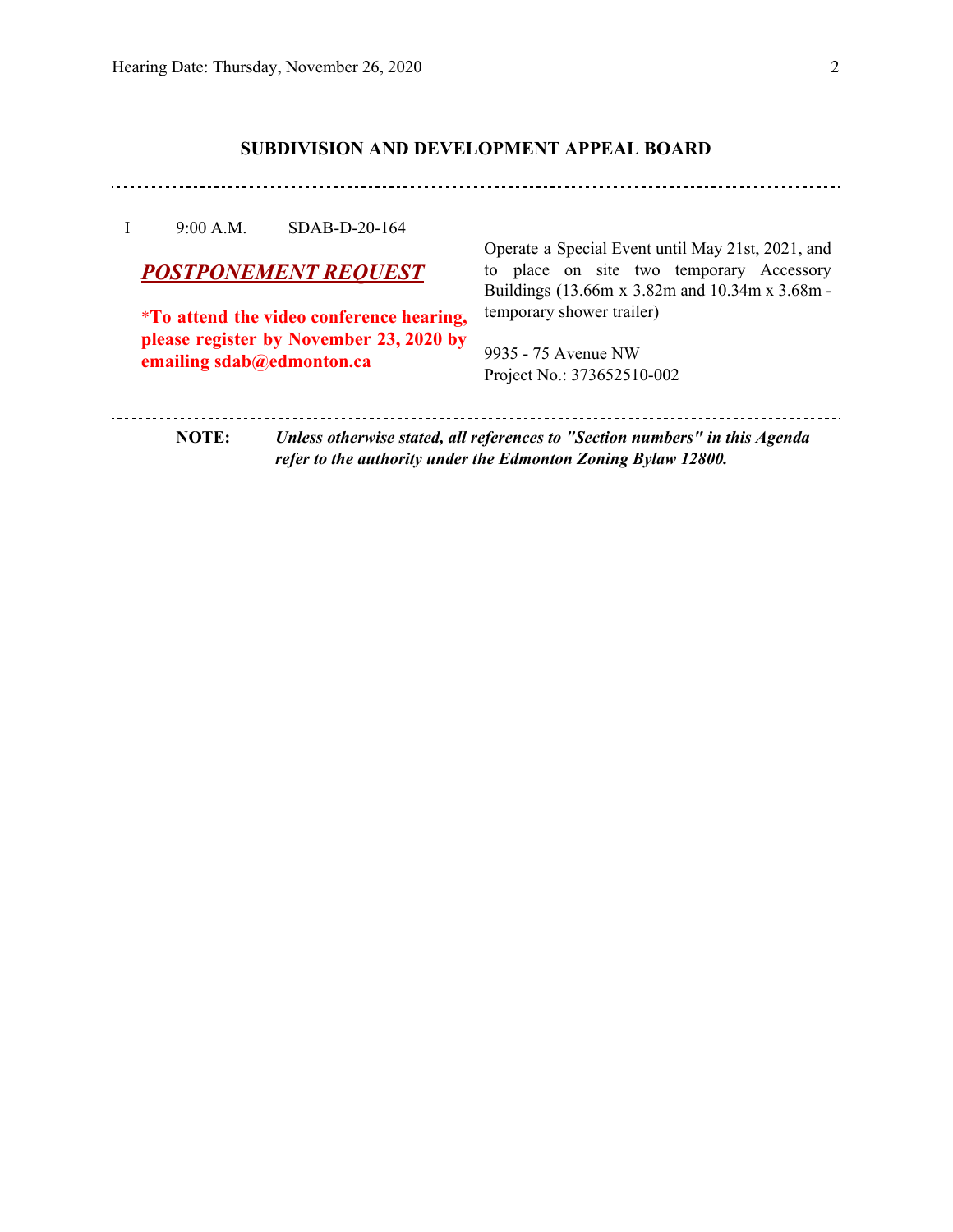## ITEM I: 9:00 A.M. *POSTPONEMENT REQUEST* FILE: SDAB-D-20-164

\*To attend the video conferencing hearing, please register by November 23, 2020 by emailing sdab@edmonton.ca

## AN APPEAL FROM THE DECISION OF THE DEVELOPMENT OFFICER

APPELLANT:

| <b>APPLICATION NO.:</b>                                                   | 373652510-002                                                                                                                                                             |
|---------------------------------------------------------------------------|---------------------------------------------------------------------------------------------------------------------------------------------------------------------------|
| <b>APPLICATION TO:</b>                                                    | Operate a Special Event until May 21st, 2021, and to<br>place on site two temporary Accessory Buildings (13.66m<br>x 3.82m and 10.34m x 3.68m - temporary shower trailer) |
| <b>DECISION OF THE</b><br>DEVELOPMENT AUTHORITY: Approved with conditions |                                                                                                                                                                           |
| <b>DECISION DATE:</b>                                                     | October 22, 2020                                                                                                                                                          |
| NOTIFICATION PERIOD:                                                      | October 29, 2020 through November 19, 2020                                                                                                                                |
| <b>DATE OF APPEAL:</b>                                                    | November 2, 2020                                                                                                                                                          |
| <b>RESPONDENT:</b>                                                        | Habitat Studio & Workshop Ltd.                                                                                                                                            |
| MUNICIPAL DESCRIPTION<br>OF SUBJECT PROPERTY:                             | 9935 - 75 Avenue NW                                                                                                                                                       |
| <b>LEGAL DESCRIPTION:</b>                                                 | Plan 5064HW Lot A                                                                                                                                                         |
| ZONE:                                                                     | (IM) Medium Industrial Zone                                                                                                                                               |
| <b>OVERLAY:</b>                                                           | N/A                                                                                                                                                                       |
| <b>STATUTORY PLAN:</b>                                                    | Strathcona Junction Area Redevelopment Plan                                                                                                                               |
|                                                                           |                                                                                                                                                                           |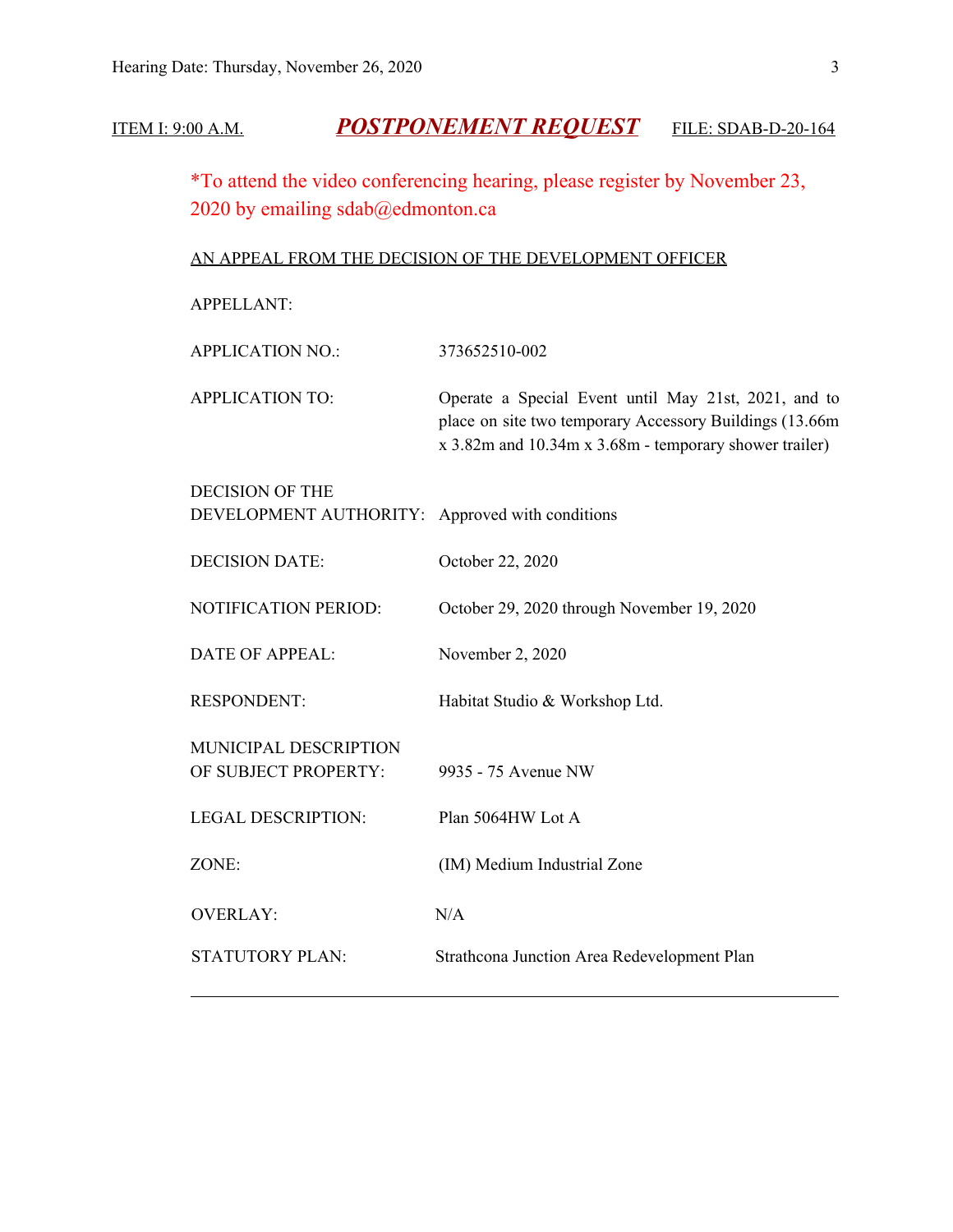## *Grounds for Appeal*

The Appellant provided the following reasons for appealing the decision of the Development Authority:

> As a resident living 2 blocks away from Cessco I object to this Development Permit for the following reasons:

- 1) This was decided without consultation with the residential neighbourhood that will be affected, and announced with insufficient time to provide adequate responses by residents.
- 2) Issues of safety of person and property have not been addressed with residents who are already dealing with a spike in crime since the downtown arena and the Mustard Seed Centre on 81 ave. came into being. There is a school within a block of Cessco. The safety of students needs to be addressed as well. What is the safety and security plan? None has been conveyed so perhaps has yet to be created by the Mustard Seed and the City of Edmonton.
- 3) How is it that a Development Permit can be granted that essentially 'rezones'. Is there a due process that was or needed to be followed?

#### *General Matters*

### **Appeal Information:**

The *Municipal Government Act*, RSA 2000, c M-26 states the following:

#### **Grounds for Appeal**

**685(1)** If a development authority

- (a) fails or refuses to issue a development permit to a person,
- (b) issues a development permit subject to conditions, or
- (c) issues an order under section 645,

the person applying for the permit or affected by the order under section 645 may appeal to the subdivision and development appeal board.

**(2)** In addition to an applicant under subsection (1), any person affected by an order, decision or development permit made or issued by a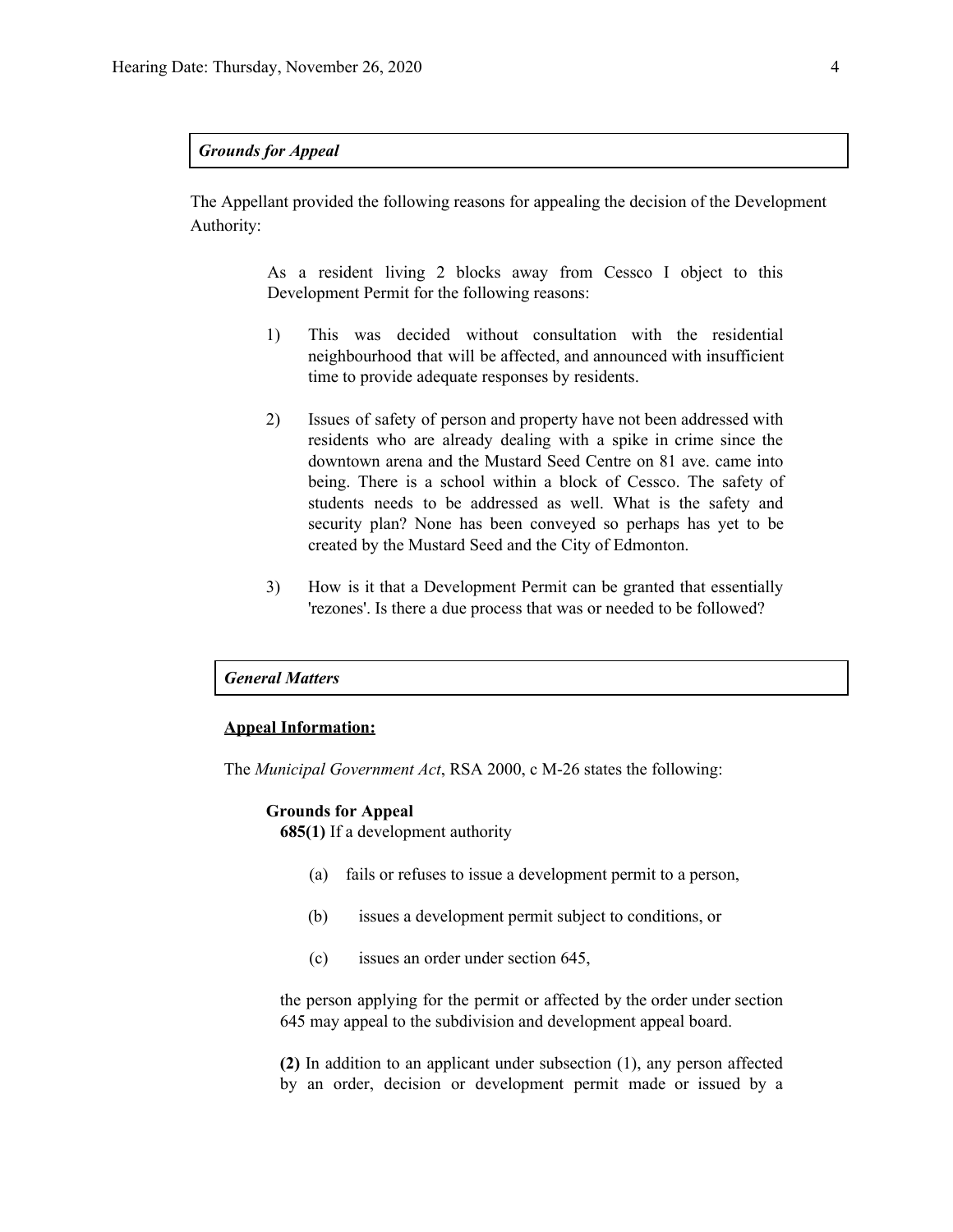#### **Appeals**

**686(1)** A development appeal to a subdivision and development appeal board is commenced by filing a notice of the appeal, containing reasons, with the board,

- (a) in the case of an appeal made by a person referred to in section 685(1)
	- (i) with respect to an application for a development permit,
		- (A) within 21 days after the date on which the written decision is given under section 642, or
		- (B) if no decision is made with respect to the application within the 40-day period, or within any extension of that period under section 684, within 21 days after the date the period or extension expires,
		- or
	- (ii) with respect to an order under section 645, within 21 days after the date on which the order is made, or
- (b) in the case of an appeal made by a person referred to in section 685(2), within 21 days after the date on which the notice of the issuance of the permit was given in accordance with the land use bylaw.

#### **Hearing and Decision**

**687(3)** In determining an appeal, the subdivision and development appeal board

…

- (a.1) must comply with the land use policies;
- (a.2) subject to section 638, must comply with any applicable statutory plans;
- (a.3) subject to clause (d), must comply with any land use bylaw in effect;
- (a.4) must comply with the applicable requirements of the regulations under the *Gaming, Liquor and Cannabis Act* respecting the location of premises described in a cannabis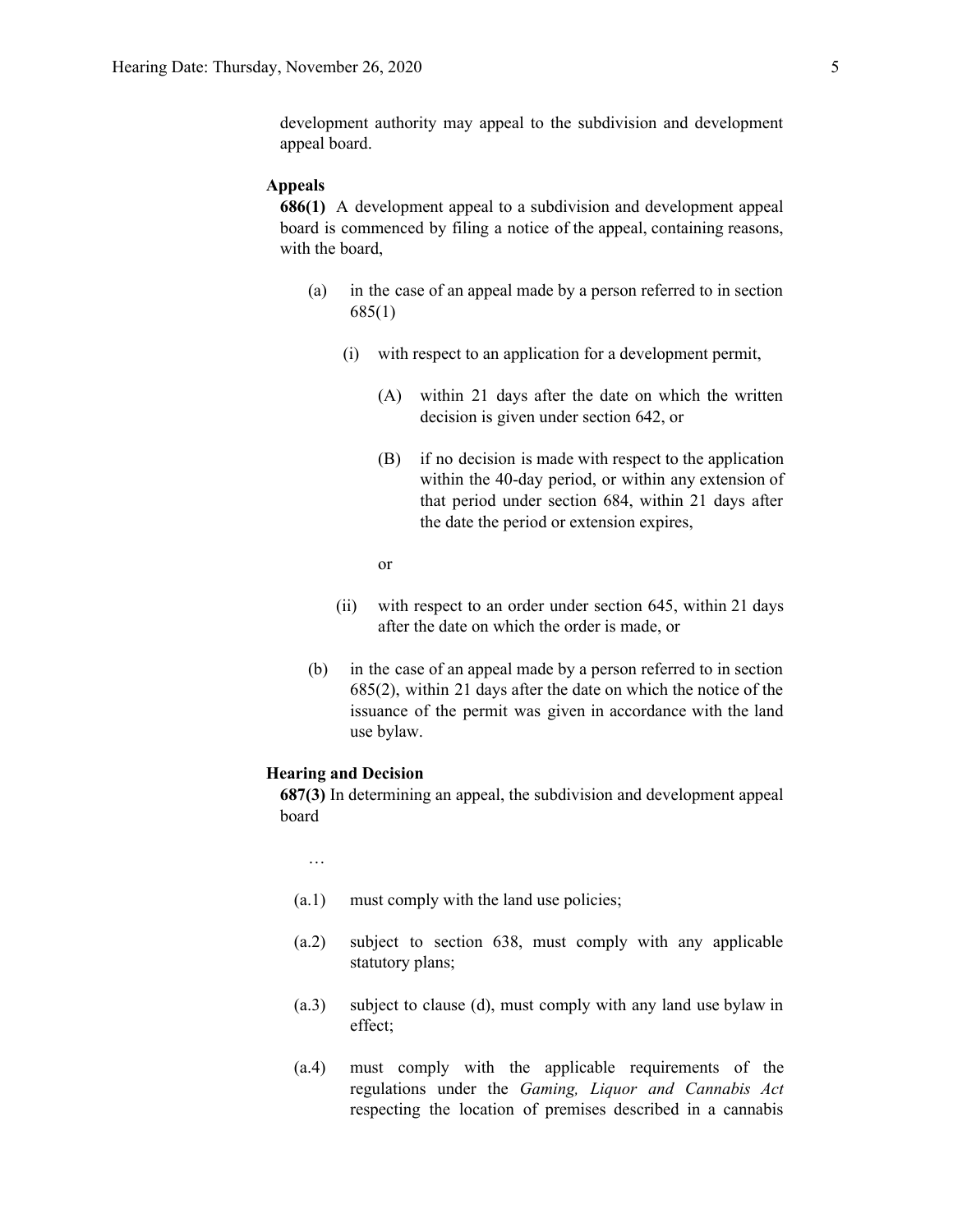licence and distances between those premises and other premises;

- …
- (c) may confirm, revoke or vary the order, decision or development permit or any condition attached to any of them or make or substitute an order, decision or permit of its own;
- (d) may make an order or decision or issue or confirm the issue of a development permit even though the proposed development does not comply with the land use bylaw if, in its opinion,
	- (i) the proposed development would not
		- (A) unduly interfere with the amenities of the neighbourhood, or
		- (B) materially interfere with or affect the use, enjoyment or value of neighbouring parcels of land,

and

(ii) the proposed development conforms with the use prescribed for that land or building in the land use bylaw.

### **General Provisions from the** *Edmonton Zoning Bylaw:*

Under section 420.2(11), **Special Event** is a **Permitted Use** in the **(IM) Medium Industrial Zone**.

Under section 7.8(15), **Special Event** means:

a temporary activity occurring for a limited duration. This Use does not include activities related to Cannabis Lounges, Cannabis Retail Sales, Cannabis Production and Distribution, Body Rub Centres, or Adult Mini-Theatres.

Under section 6.1, **Accessory** means "when used to describe a Use or building, a Use or building naturally or normally incidental, subordinate, and devoted to the principal Use or building, and located on the same lot or Site."

Section 420.1 states that the **General Purpose** of the **(IM) Medium Industrial Zone** is:

to provide for manufacturing, processing, assembly, distribution, service and repair Uses that carry out a portion of their operation outdoors or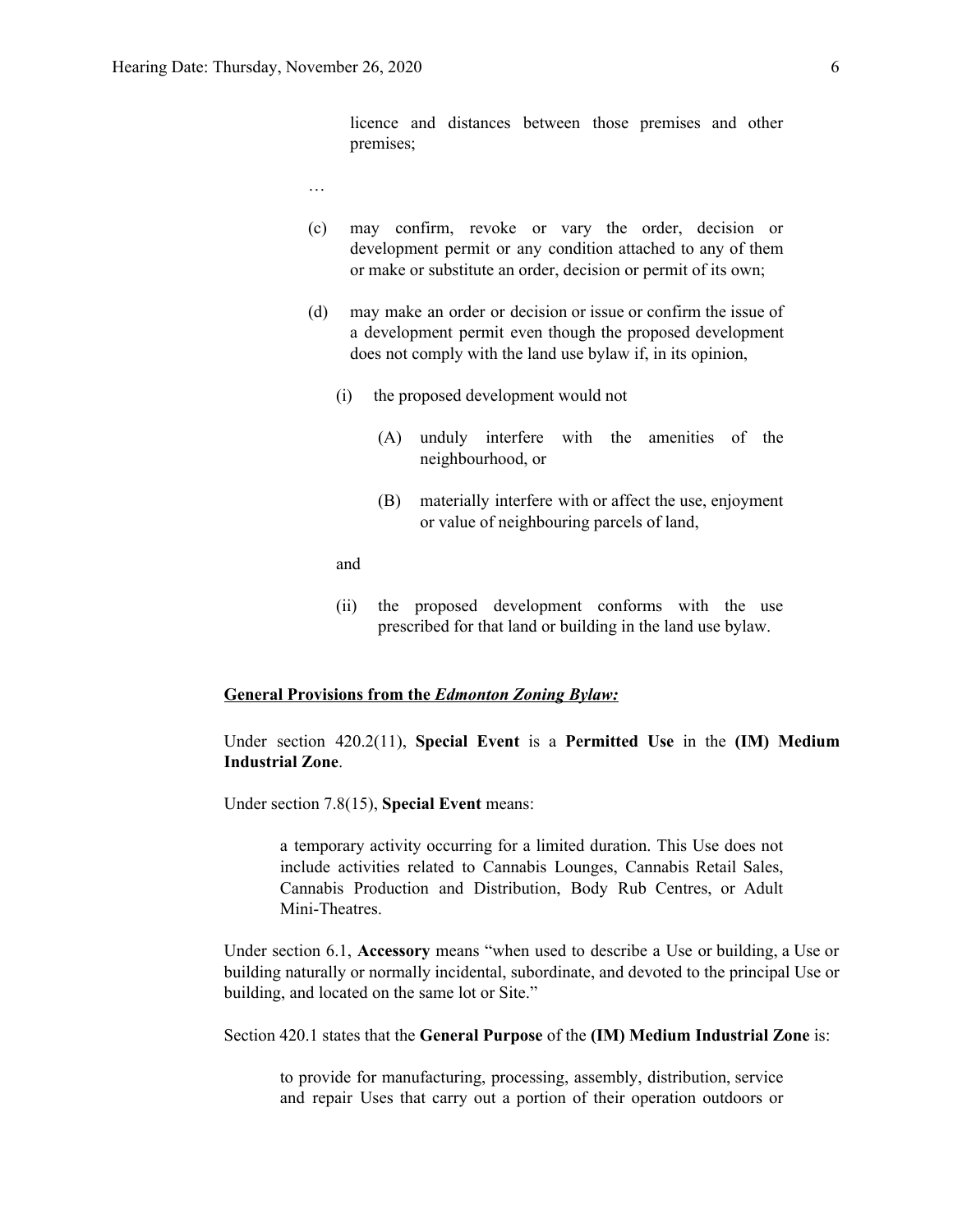require outdoor storage areas. Any nuisance associated with such Uses should not generally extend beyond the boundaries of the Site. This Zone should normally be applied on the interior of industrial areas adjacent to collector and local industrial public roadways such that Uses are separated from any adjacent residential areas by a higher quality Industrial or Commercial Zone.

### *Section 7 - Use Definitions*

### **7.1 General**

- 1. Uses, as set out in subsections 7.2 through 7.9 inclusive, are grouped according to common functional or physical impact characteristics.
- 2. Use definitions are used to define the range of Uses, which are Permitted Uses or Discretionary Uses, within the various Zones of this Bylaw.
- 3. The following guidelines shall be applied in interpreting the Use definitions:
	- a. the typical purposes or activities, which may be listed in the definitions, are not intended to be exclusive or restrictive;
	- b. where specific purposes or activities do not conform to any Use definition or generally conform to the wording of two or more Use definitions, the Development Officer may, at their discretion, deem that the purposes or activities conform to and are included in that Use which they consider to be the most appropriate. In such a case, the Use shall be considered a Discretionary Use, whether or not the Use is listed as a Permitted Use or Discretionary Use within the applicable Zone; and
	- c. the headings such as Residential Uses or Commercial Uses do not mean that the Uses listed under these headings are permitted only in Residential or Commercial Zones of this Bylaw. Reference must be made to the lists of Permitted Uses and Discretionary Uses within each Zone.

## **Development Officer's Determination**

## **Section 7.1.(3)(b): Development Officer deem the Temporary Shelter Services as a Special Event Use.**

[unedited]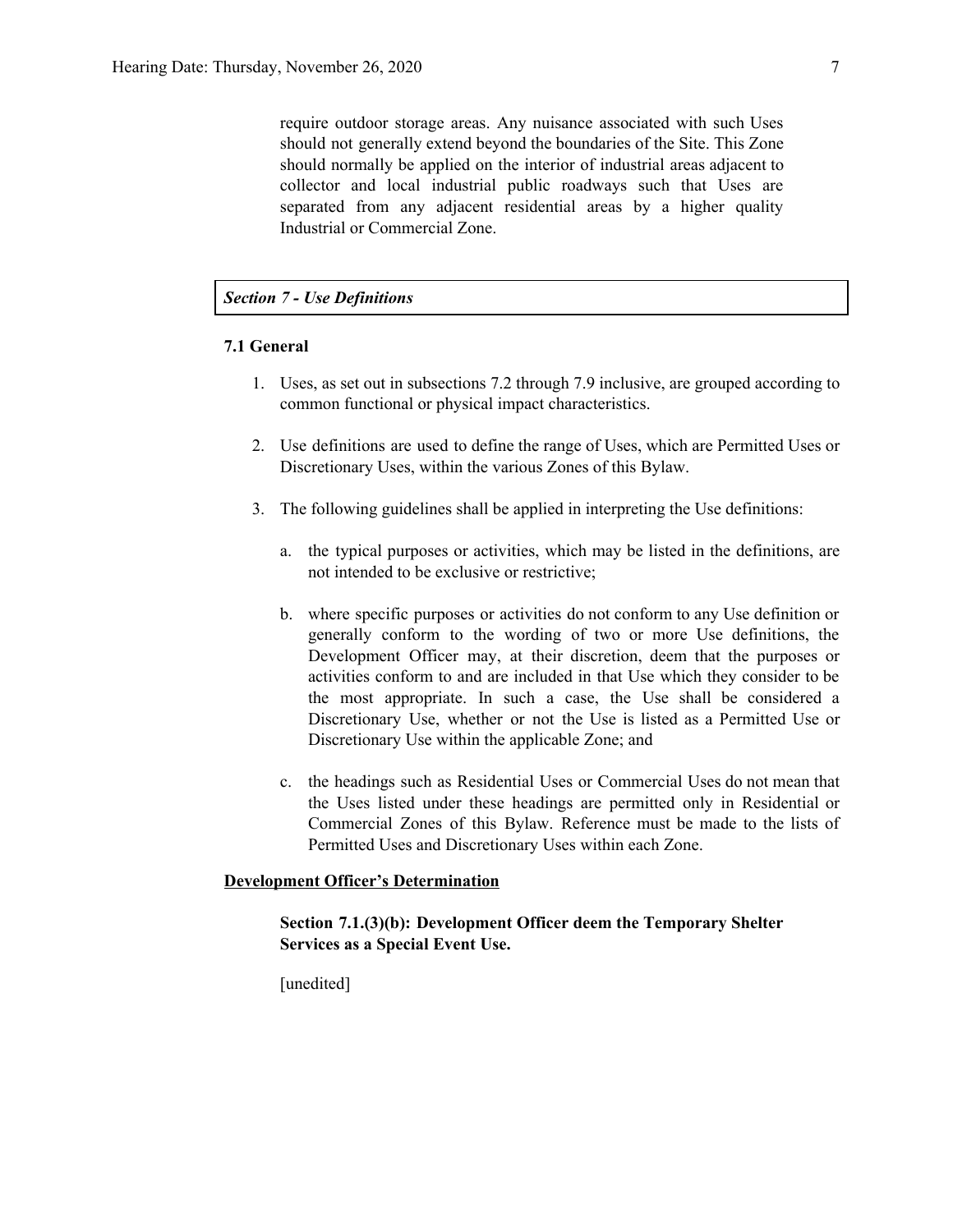## *Section 91 - Special Events*

- 1. Special Event shall be in accordance with the following:
	- a. exterior lighting shall provide a safe lit environment in accordance with Section 51 and [58;](https://webdocs.edmonton.ca/InfraPlan/zoningbylaw/ZoningBylaw/Part1/Development/58__General_Performance_Standards.htm)
	- b. all outdoor trash collection areas shall be screened or located away from the activity;
	- c. all event structures must be removed after the Special Event and the Site shall be cleared of all debris and returned to its original condition; and
	- d. Notwithstanding [Section](https://webdocs.edmonton.ca/InfraPlan/zoningbylaw/ZoningBylaw/Part1/Development/50__Accessory_Uses_and_Buildings.htm) 50, where a temporary structure is erected as part of the function of an event:
		- i. the maximum Height of the structure above ground level shall not exceed the maximum Height of the Zone;
		- ii. Site Coverage and Floor Area Ratio of the underlying Zone shall not apply; and
		- iii. Setbacks shall only apply to those Setbacks which Abut a Zone where Residential Uses are a Permitted Use, except for Sites within the Special Area Downtown.
- 2. The maximum duration of a Special Event, inclusive of set-up and take-down, shall:
	- a. be up to 30 consecutive days, and up to a maximum of 30 cumulative days per calendar year; or
	- b. be of unlimited temporary duration between May 01 to August 31 or November 01 to December 31 in the same calendar year, where the Special Event is for the purpose of seasonal plant sales Accessory to a Use other than a Residential or Residential-Related Use.
- 3. Notwithstanding sections [11.3](https://webdocs.edmonton.ca/InfraPlan/zoningbylaw/ZoningBylaw/Part1/Administrative/11__Authority_and_Responsibility_of_the_Development_Officer.htm) and 91.2, the Development Officer may approve a Special Event for a longer duration or a duration other than the dates listed in 91.2(b), only if the Development Officer is satisfied that the Special Event is compatible with the character of the area and the other Uses located on, or Abutting, the Site, having regard for:
	- a. the siting of the event;
	- b. the location, size and height of the associated temporary structures, including Signs;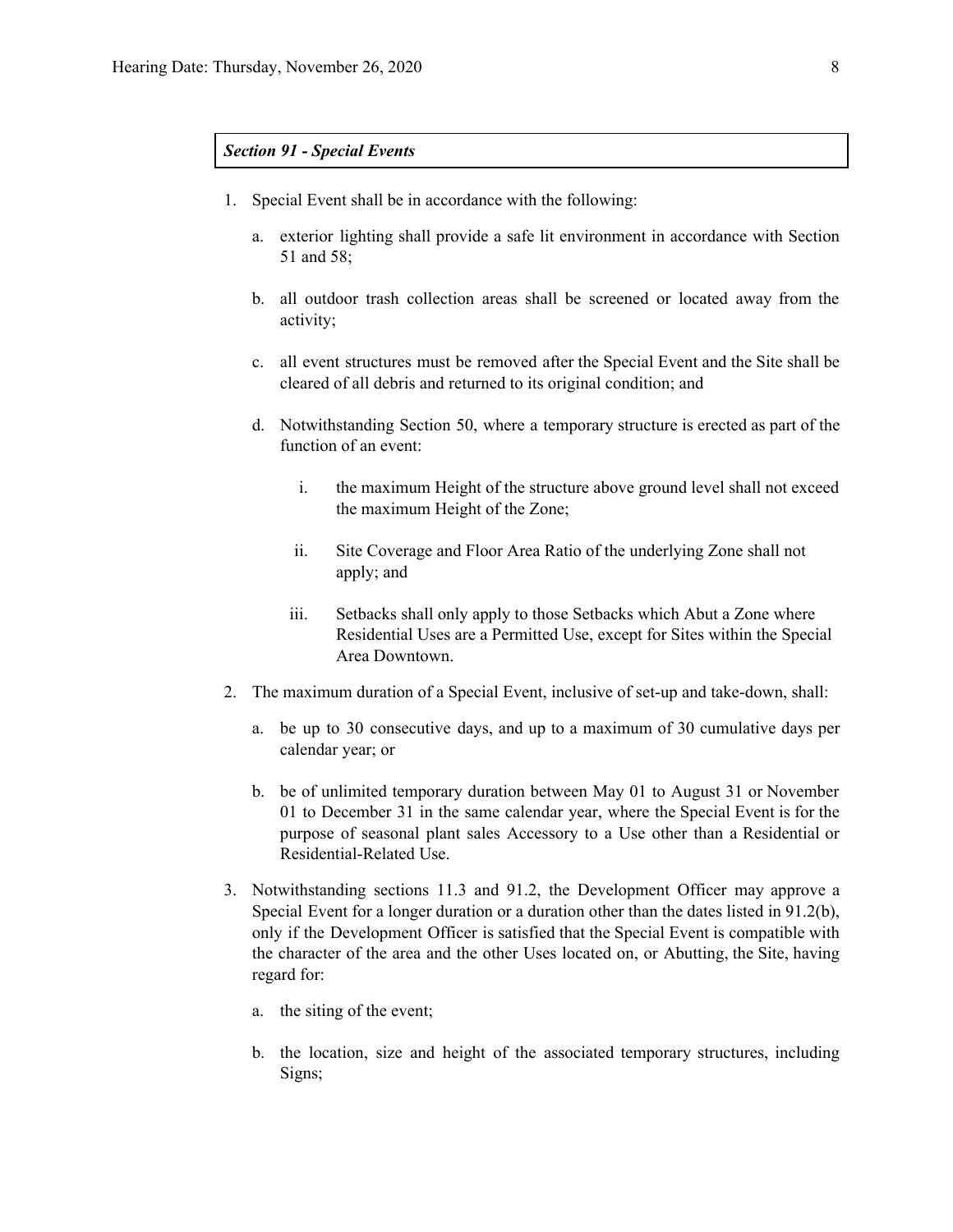- c. the location and use of outdoor speakers and amplification systems is sensitive to adjacent Residential Uses;
- d. screening and buffering; and
- e. hours of operation.

In such cases, the development shall be considered a Class B Discretionary Development.

## **Development Officer's Determination**

**Section 91.3 - Development Officer approved a Special Event for a duration longer than 30 consecutive days.**

 $\mathcal{L}_\text{max}$  , and the contribution of the contribution of the contribution of the contribution of the contribution of the contribution of the contribution of the contribution of the contribution of the contribution of t

[unedited]

## Notice to Applicant/Appellant

Provincial legislation requires that the Subdivision and Development Appeal Board issue its official decision in writing within fifteen days of the conclusion of the hearing.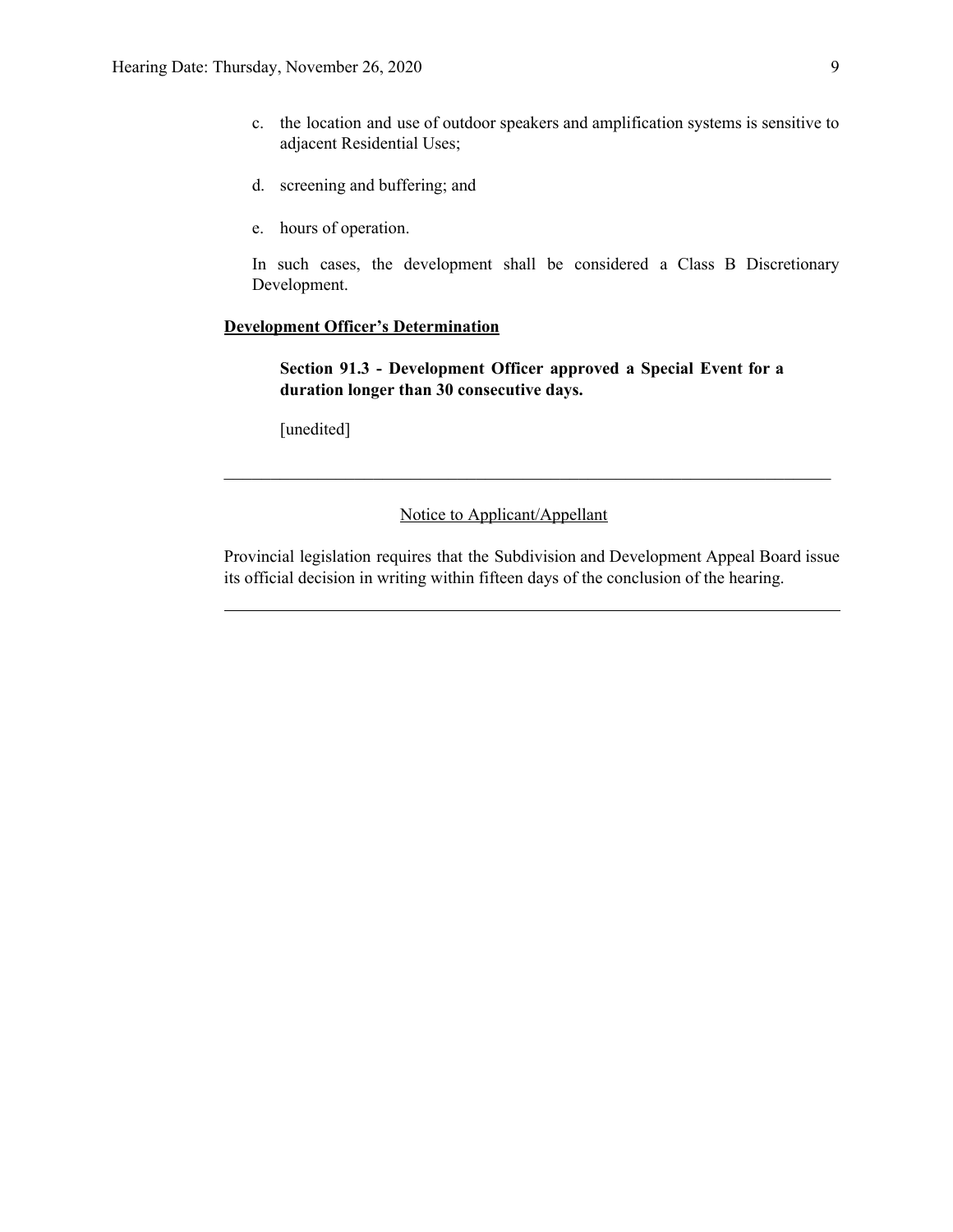| <b>Edmonton</b>                                                                                                                                                                                                                              | Project Number: 373652510-002<br><b>Application Date:</b><br>SEP 23, 2020<br>October 22, 2020 at 11:23 AM<br>Printed:<br>Page:<br>1 <sub>of</sub> 5 |  |  |  |  |  |
|----------------------------------------------------------------------------------------------------------------------------------------------------------------------------------------------------------------------------------------------|-----------------------------------------------------------------------------------------------------------------------------------------------------|--|--|--|--|--|
|                                                                                                                                                                                                                                              | <b>Major Development Permit</b>                                                                                                                     |  |  |  |  |  |
| This document is a record of a Development Permit application, and a record of the decision for the undertaking described below, subject to<br>the limitations and conditions of this permit, of the Edmonton Zoning Bylaw 12800 as amended. |                                                                                                                                                     |  |  |  |  |  |
| <b>Applicant</b>                                                                                                                                                                                                                             | Property Address(es) and Legal Description(s)<br>9935 - 75 AVENUE NW                                                                                |  |  |  |  |  |
|                                                                                                                                                                                                                                              | Plan 5064HW Lot A                                                                                                                                   |  |  |  |  |  |
|                                                                                                                                                                                                                                              | Specific Address(es)                                                                                                                                |  |  |  |  |  |
|                                                                                                                                                                                                                                              | 9935 - 75 AVENUE NW<br>Suite:                                                                                                                       |  |  |  |  |  |
|                                                                                                                                                                                                                                              | Entryway: 9935 - 75 AVENUE NW                                                                                                                       |  |  |  |  |  |
|                                                                                                                                                                                                                                              | Building: 9935 - 75 AVENUE NW                                                                                                                       |  |  |  |  |  |
| <b>Scope of Permit</b><br>To operate a Special Event until May 21st, 2021, and to place on site two temporary Accessory Buildings (13.66m x3.82m and                                                                                         |                                                                                                                                                     |  |  |  |  |  |
| 10.34m x 3.68m - temporary shower trailer).                                                                                                                                                                                                  |                                                                                                                                                     |  |  |  |  |  |
| <b>Permit Details</b>                                                                                                                                                                                                                        |                                                                                                                                                     |  |  |  |  |  |
| Class of Permit: Class B                                                                                                                                                                                                                     | Contact Person:                                                                                                                                     |  |  |  |  |  |
| Gross Floor Area (sq.m.):                                                                                                                                                                                                                    | Lot Grading Needed?: N                                                                                                                              |  |  |  |  |  |
| New Sewer Service Required: N                                                                                                                                                                                                                | NumberOfMainFloorDwellings:                                                                                                                         |  |  |  |  |  |
| Site Area (1q. m.): 3410.59                                                                                                                                                                                                                  | Stat. Plan Overlay/Annex Area: (none)                                                                                                               |  |  |  |  |  |
| <b>Development Permit Decision</b>                                                                                                                                                                                                           |                                                                                                                                                     |  |  |  |  |  |
| Approved                                                                                                                                                                                                                                     |                                                                                                                                                     |  |  |  |  |  |
| Issue Date: Oct 22, 2020 Development Authority: LI, CINDY                                                                                                                                                                                    |                                                                                                                                                     |  |  |  |  |  |
|                                                                                                                                                                                                                                              |                                                                                                                                                     |  |  |  |  |  |
|                                                                                                                                                                                                                                              |                                                                                                                                                     |  |  |  |  |  |
|                                                                                                                                                                                                                                              |                                                                                                                                                     |  |  |  |  |  |
|                                                                                                                                                                                                                                              |                                                                                                                                                     |  |  |  |  |  |
|                                                                                                                                                                                                                                              |                                                                                                                                                     |  |  |  |  |  |
|                                                                                                                                                                                                                                              |                                                                                                                                                     |  |  |  |  |  |
|                                                                                                                                                                                                                                              |                                                                                                                                                     |  |  |  |  |  |
|                                                                                                                                                                                                                                              |                                                                                                                                                     |  |  |  |  |  |
|                                                                                                                                                                                                                                              |                                                                                                                                                     |  |  |  |  |  |
|                                                                                                                                                                                                                                              |                                                                                                                                                     |  |  |  |  |  |
|                                                                                                                                                                                                                                              |                                                                                                                                                     |  |  |  |  |  |
|                                                                                                                                                                                                                                              |                                                                                                                                                     |  |  |  |  |  |
|                                                                                                                                                                                                                                              |                                                                                                                                                     |  |  |  |  |  |
|                                                                                                                                                                                                                                              |                                                                                                                                                     |  |  |  |  |  |
|                                                                                                                                                                                                                                              |                                                                                                                                                     |  |  |  |  |  |
|                                                                                                                                                                                                                                              |                                                                                                                                                     |  |  |  |  |  |
|                                                                                                                                                                                                                                              |                                                                                                                                                     |  |  |  |  |  |
|                                                                                                                                                                                                                                              |                                                                                                                                                     |  |  |  |  |  |
|                                                                                                                                                                                                                                              |                                                                                                                                                     |  |  |  |  |  |
|                                                                                                                                                                                                                                              |                                                                                                                                                     |  |  |  |  |  |
|                                                                                                                                                                                                                                              |                                                                                                                                                     |  |  |  |  |  |
|                                                                                                                                                                                                                                              |                                                                                                                                                     |  |  |  |  |  |
|                                                                                                                                                                                                                                              |                                                                                                                                                     |  |  |  |  |  |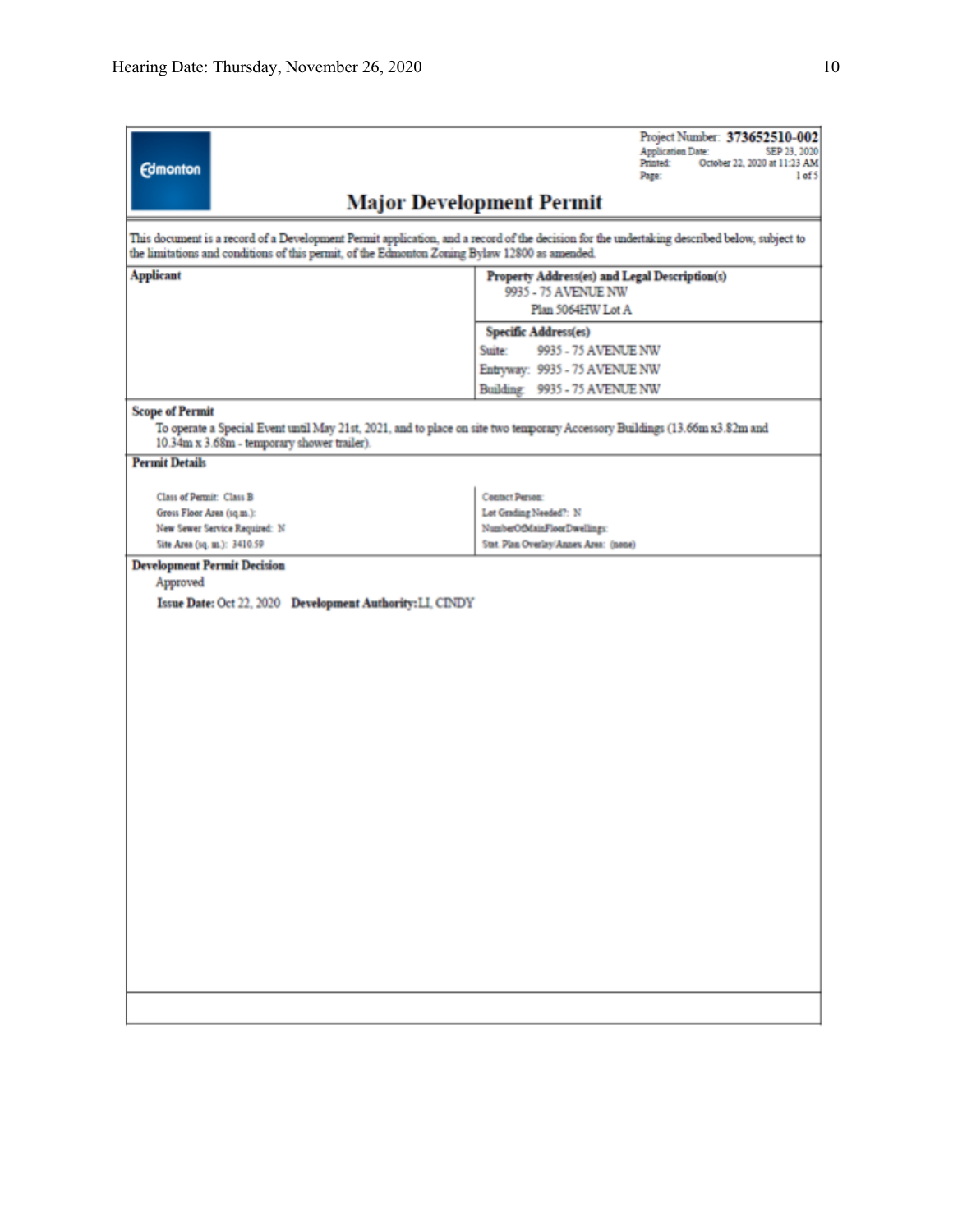| <b>Edmonton</b> | Project Number: 373652510-002<br><b>Application Date:</b><br>SEP 23, 2020<br>October 22, 2020 at 11:23 AM<br>Printed:<br>$2$ of $5$<br>Page:                                                                                                                                                                                                                                                                                                                                                                                                                             |  |  |  |  |  |  |
|-----------------|--------------------------------------------------------------------------------------------------------------------------------------------------------------------------------------------------------------------------------------------------------------------------------------------------------------------------------------------------------------------------------------------------------------------------------------------------------------------------------------------------------------------------------------------------------------------------|--|--|--|--|--|--|
|                 | <b>Major Development Permit</b>                                                                                                                                                                                                                                                                                                                                                                                                                                                                                                                                          |  |  |  |  |  |  |
| approval.       | <b>Subject to the Following Conditions</b><br>Zoning Conditions:<br>1. This Development Permit expires on May 21st, 2021, at which time this operation shall discontinue, the temporary Accessory<br>Buildings shall be removed, and the site shall be cleared of all debris. Any extension in duration shall require separate development                                                                                                                                                                                                                               |  |  |  |  |  |  |
|                 | 2. Exterior lighting shall be developed to provide a safe lit environment in accordance with Sections 51 and 58 and to the<br>satisfaction of the Development Officer.                                                                                                                                                                                                                                                                                                                                                                                                   |  |  |  |  |  |  |
|                 | 3. All access locations and curb crossings shall require the approval of Transportation Services. (Reference Section 53(1))                                                                                                                                                                                                                                                                                                                                                                                                                                              |  |  |  |  |  |  |
|                 | 4. All new Signs require separate Development Applications. More information about Permanent Signs can be found on the City of<br>Edmonton's website: https://www.edmonton.ca/programs services/permanent-signs.aspx                                                                                                                                                                                                                                                                                                                                                     |  |  |  |  |  |  |
|                 | 5. All outdoor trash collection areas shall be screened or located away from the activity. (Reference Section 91.1(b))                                                                                                                                                                                                                                                                                                                                                                                                                                                   |  |  |  |  |  |  |
| 420.4(3)        | 6. No loading, storage, trash collection, outdoor service or display area shall be permitted within a Setback. (Reference Section                                                                                                                                                                                                                                                                                                                                                                                                                                        |  |  |  |  |  |  |
|                 | Environmental Planning Conditions:<br>1. An Environmental Site Assessment report(s) will be required during land use changes and/or if this special event is proposed to<br>be extended beyond May 21, 2021.                                                                                                                                                                                                                                                                                                                                                             |  |  |  |  |  |  |
|                 | <b>EPCOR Conditions:</b><br>1. An Infill Fire Protection Assessment (IFPA) has been conducted and supported in lieu of EPCOR Water improvements to the site<br>for this development. Refer to EPCPR Advisement (#8).                                                                                                                                                                                                                                                                                                                                                     |  |  |  |  |  |  |
|                 | 2. Any party proposing construction involving ground disturbance to a depth exceeding 2m within 5m of the boundary of lands or<br>rights-of-way (ROW) containing EPCOR Water facilities is required to enter into a Facility Proximity Agreement with EWSI, prior<br>to performing the ground disturbance. Additional information and requirements can be found in the City of Edmonton Bylaw 17698<br>(EPCOR Water Services and Wastewater Treatment). The process can take up to 4 weeks. More information can be requested by<br>contacting waterlandadmin@epcor.com. |  |  |  |  |  |  |
|                 | Fire Rescue Services Conditions:<br>1) Ensure approval from the City of Edmonton has been obtained for the temporary change of use.                                                                                                                                                                                                                                                                                                                                                                                                                                      |  |  |  |  |  |  |
|                 | 2) Ensure all emergency lights are installed as per NBC-2019 (AE) and operable during a power outage for a minimum duration of<br>30 minutes and illuminate the path of exit travel.                                                                                                                                                                                                                                                                                                                                                                                     |  |  |  |  |  |  |
|                 | 3) Ensure smoke alarms have been installed in all sleeping areas.                                                                                                                                                                                                                                                                                                                                                                                                                                                                                                        |  |  |  |  |  |  |
|                 | 4) Ensure a fire watch program conducted by attending staff is in place at all times the building(s) are occupied as a shelter.                                                                                                                                                                                                                                                                                                                                                                                                                                          |  |  |  |  |  |  |
|                 | 5) Ensure a comprehensive Operational Fire Safety Plan has been developed and reviewed by the attending staff while the building<br>(s) are being used as a shelter.                                                                                                                                                                                                                                                                                                                                                                                                     |  |  |  |  |  |  |
|                 | 6) Ensure the layout of the mats provide adequate access aisle widths and egress paths leading to all exits.                                                                                                                                                                                                                                                                                                                                                                                                                                                             |  |  |  |  |  |  |
|                 | 7) Ensure all exits leading to the outside are accessible and unobstructed at all times while occupied.                                                                                                                                                                                                                                                                                                                                                                                                                                                                  |  |  |  |  |  |  |
|                 | 8) Ensure all storeys have at least 1 serviced and maintained 2A-10BC multi-purpose portable fire extinguisher that is wall mounted<br>near the exit(s).                                                                                                                                                                                                                                                                                                                                                                                                                 |  |  |  |  |  |  |
|                 | 9) Ensure non-combustible containers are provided in the designated smoking area(s) to safely dispose of all smoking material and                                                                                                                                                                                                                                                                                                                                                                                                                                        |  |  |  |  |  |  |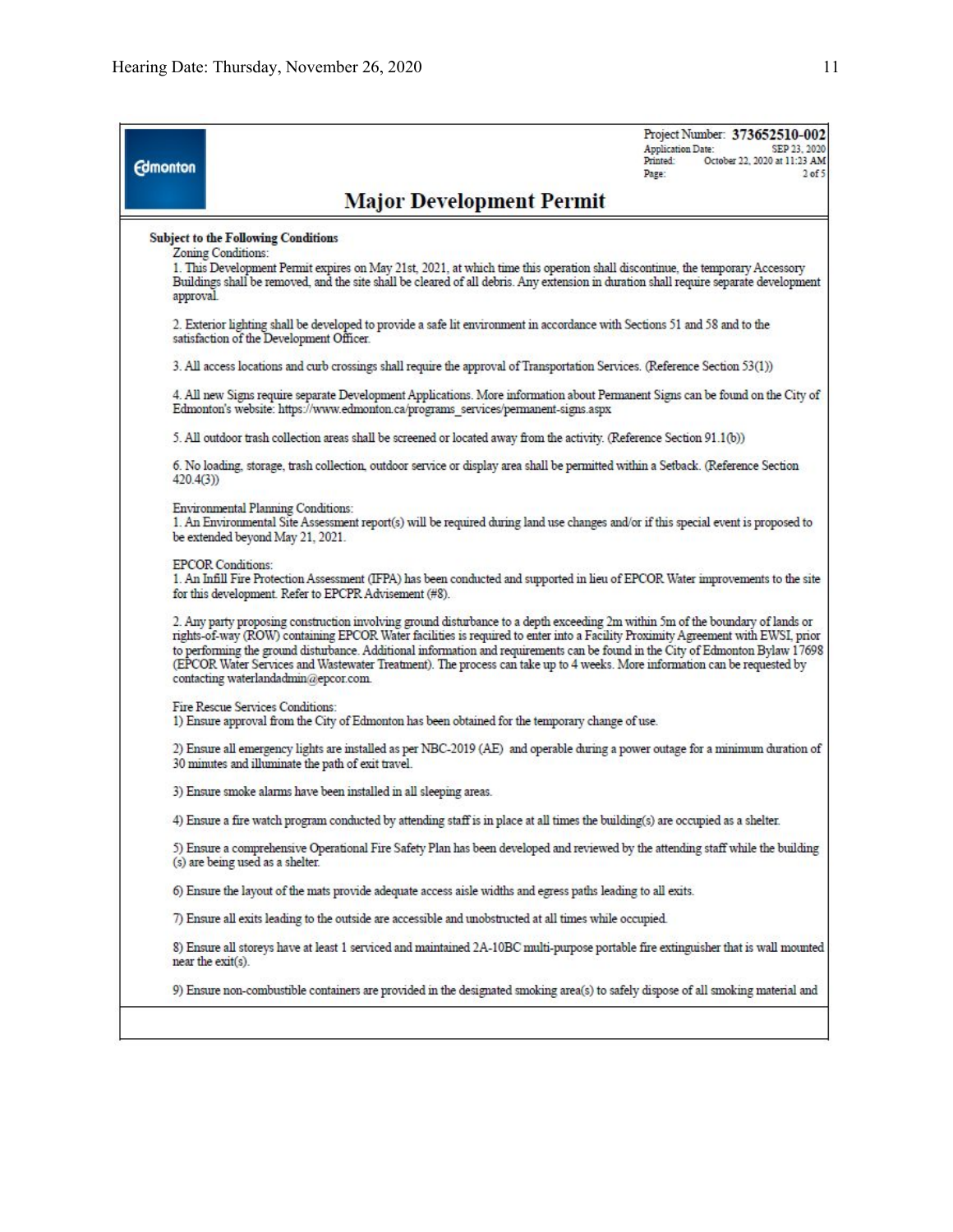| <b>Edmonton</b> |                                                                                                                                 | Project Number: 373652510-002<br><b>Application Date:</b><br>SEP 23, 2020<br>Printed:<br>October 22, 2020 at 11:23 AM<br>3 of 5<br>Page: |
|-----------------|---------------------------------------------------------------------------------------------------------------------------------|------------------------------------------------------------------------------------------------------------------------------------------|
|                 | <b>Major Development Permit</b>                                                                                                 |                                                                                                                                          |
|                 | emptied daily.                                                                                                                  |                                                                                                                                          |
|                 | 10) Ensure the correct swing and hardware for the doors in the temporary shelter are compliant with occupant load requirements. |                                                                                                                                          |
|                 | For more information, please contact Karen Faryna, FSCO Group B, Level II, cmsfpts@edmonton.ca                                  |                                                                                                                                          |
|                 |                                                                                                                                 |                                                                                                                                          |
|                 |                                                                                                                                 |                                                                                                                                          |
|                 |                                                                                                                                 |                                                                                                                                          |
|                 |                                                                                                                                 |                                                                                                                                          |
|                 |                                                                                                                                 |                                                                                                                                          |
|                 |                                                                                                                                 |                                                                                                                                          |
|                 |                                                                                                                                 |                                                                                                                                          |
|                 |                                                                                                                                 |                                                                                                                                          |
|                 |                                                                                                                                 |                                                                                                                                          |
|                 |                                                                                                                                 |                                                                                                                                          |
|                 |                                                                                                                                 |                                                                                                                                          |
|                 |                                                                                                                                 |                                                                                                                                          |
|                 |                                                                                                                                 |                                                                                                                                          |
|                 |                                                                                                                                 |                                                                                                                                          |
|                 |                                                                                                                                 |                                                                                                                                          |
|                 |                                                                                                                                 |                                                                                                                                          |
|                 |                                                                                                                                 |                                                                                                                                          |
|                 |                                                                                                                                 |                                                                                                                                          |
|                 |                                                                                                                                 |                                                                                                                                          |
|                 |                                                                                                                                 |                                                                                                                                          |
|                 |                                                                                                                                 |                                                                                                                                          |
|                 |                                                                                                                                 |                                                                                                                                          |
|                 |                                                                                                                                 |                                                                                                                                          |
|                 |                                                                                                                                 |                                                                                                                                          |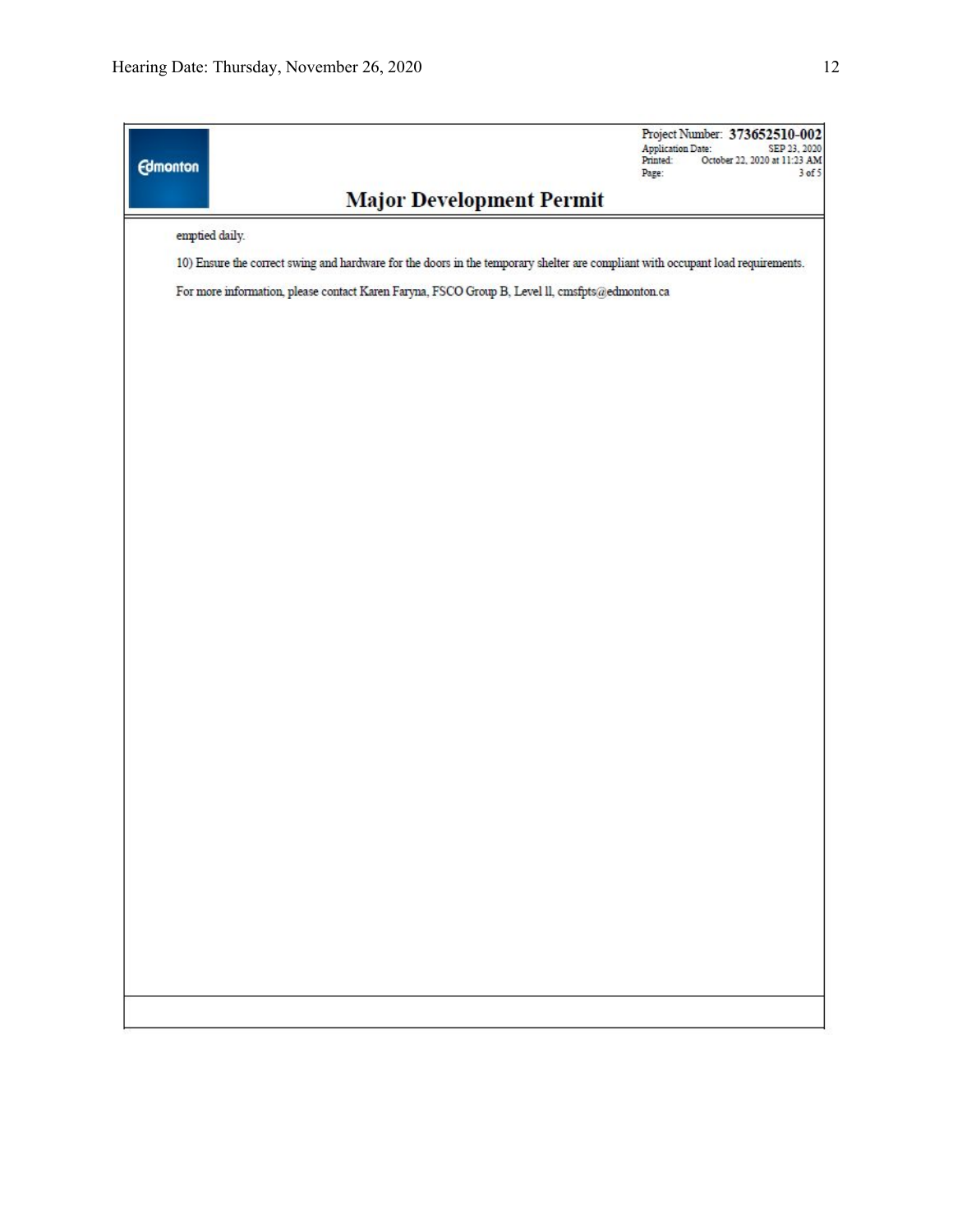Project Number: 373652510-002 **Application Date:** SEP 23, 2020 October 22, 2020 at 11:23 AM **Drinted** Page:  $4$  of 5

## **Major Development Permit**

#### **Subject to the Following Advisements**

**EPCOR Advisements:** 

**Edmonton** 

1. The site is currently serviced by a 20mm copper service located approximately 8.1m west of the west property line of the lane west of 99 Street NW off of a water main on 75 Avenue NW. The applicant is to contact EPCOR's Water Meter Inspector at 780-412-4000 a minimum of four weeks prior to commencing any work on the site, including demolition, excavation, or grading for direction on the correct process to follow to have the service isolated and meter removed.

2. A new water service may be constructed for this lot directly off EPCOR's water 150mm/200mm PVC water main along 75 Avenue NW.

3. The existing service may not be of sufficient size for the proposed development. The owner/applicant must review the total onsite water demands and service line capacity with a qualified engineer to determine the size of service required and ensure adequate water supply to the proposed development.

4. For information on service abandonments and the provisioning of a new water service contact EPCOR Infill Water and Sewer<br>Servicing at wass.drainage@epcor.com or at 780-496-5444.

5. The applicant must submit bacteriological test results to EPCOR Water Dispatch, and must have a water serviceman turn on the valve. Contact EPCOR Water Dispatch at 780-412-4500 for more information on how to provide the test results. Water Dispatch can provide information on the tie-in and commissioning procedure.

6. There is a deficiency in on-street hydrant spacing (distance between fire hydrants) adjacent to the property. City of Edmonton Standards requires hydrant spacing of 90) for the current zoning. Hydrant spacing in the area is approximately 99m (actual spacing) and does not meet the spacing requirement.

7. EPCOR water must review and approve all proposed water infrastructure upgrade designs.

8. Edmonton Fire Rescue Services (EFRS), Fire Protection Engineer has performed an Infill Fire Protection Assessment (IFPA) at development permit application to alter or lessen on-street fire protection infrastructure upgrades, assuming certain criteria are met, in lieu of he following EPCOR requirement: The applicant is required to construct one new hydrant on 75 Avenue NW and one new hydrant on 100 Street NW more or less as shown in the attachment (DP373652510-002 EPCOR Water Enclosure) at their expense. This work can be undertaken either under a City of Edmonton servicing agreement or under EPCOR Water Services, Inc.'s New<br>Water Distribution Mains capital program. For more information on the EPCOR New Water program, pleas Water at waterdtinfrastructure@epcor.com.

9. The depth of the site means that on-street fire protection will be unable to provide coverage over the complete site area. The applicant is advised to contact Fire Rescue Services for additional on-site fire protection requirements.

10. No contractor or private developer may operate any EPCOR valves and only an EPCOR employee or EPCOR authorized agent can remove, operate or maintain EPCOR infrastructure.

11. The advisements and conditions provided in this response are firm and cannot be altered.

#### Zoning Advisements:

1. The Development Permit shall NOT be valid unless and until the conditions of approval, save those of a continuing nature, have been fulfilled; and no notice of appeal from such approval has been served on the Subdivision and Development Appeal Board within the time period specified in subsection 21.1 (Ref. Section 17.1).

2. This Development Permit is not a Business Licence. A separate application must be made for a Business Licence.

3. A Building Permit is required for any construction or change in use of a building. For a building permit, and prior to the Plans Examination review, you require construction drawings and the payment of fees. Please contact the 311 Call Centre for further information.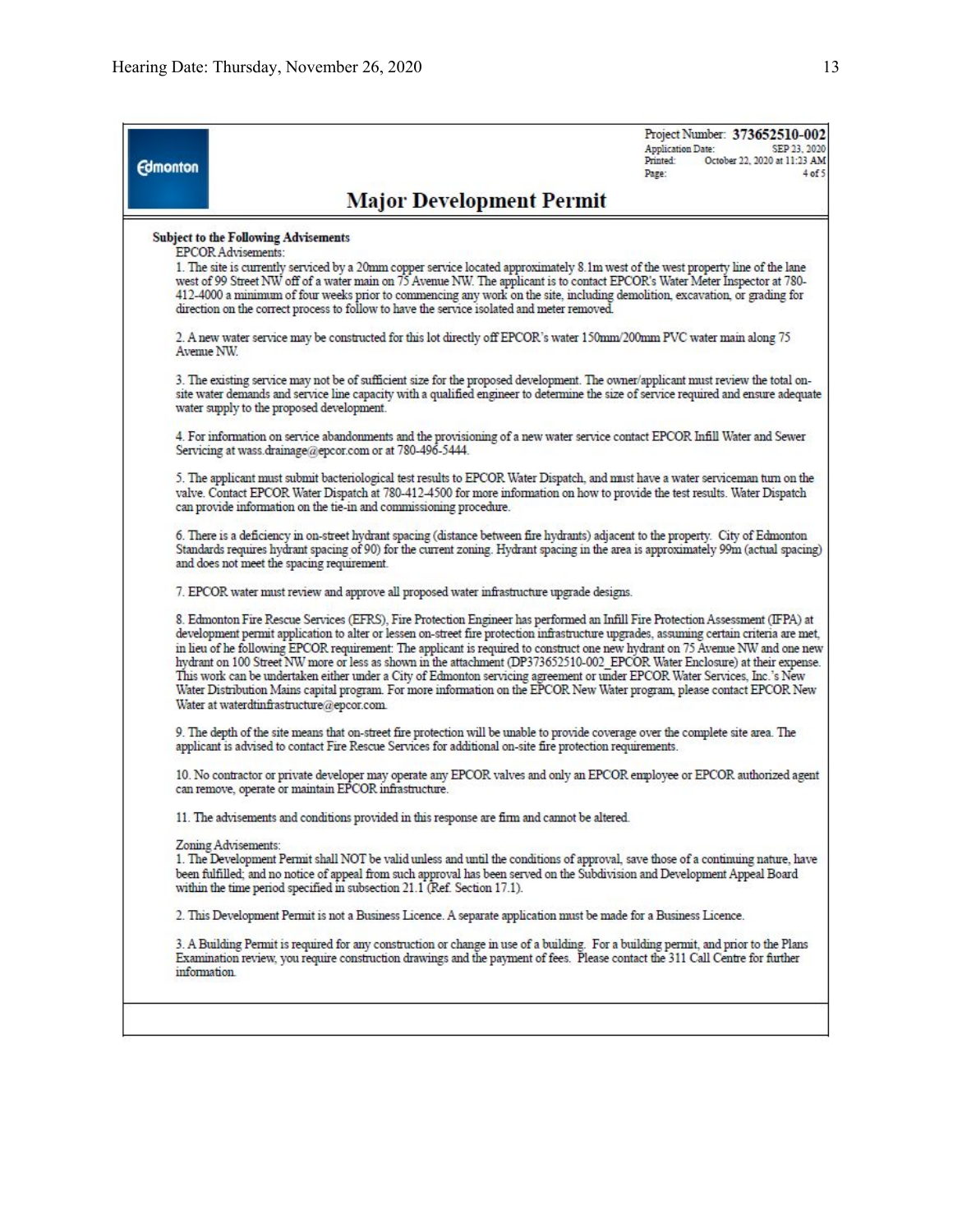Project Number: 373652510-002<br>Application Date: SEP 23, 2020

| <b>Edmonton</b>                                 |                                    |                                                                                  |                           |                                                                                                                                | Printed:<br>Page: | October 22, 2020 at 11:23 AM<br>5 <sub>0</sub> f5                                                                                                                                                                                                                                                                                                                                                         |
|-------------------------------------------------|------------------------------------|----------------------------------------------------------------------------------|---------------------------|--------------------------------------------------------------------------------------------------------------------------------|-------------------|-----------------------------------------------------------------------------------------------------------------------------------------------------------------------------------------------------------------------------------------------------------------------------------------------------------------------------------------------------------------------------------------------------------|
|                                                 |                                    |                                                                                  |                           | <b>Major Development Permit</b>                                                                                                |                   |                                                                                                                                                                                                                                                                                                                                                                                                           |
|                                                 |                                    | as to the presence or absence of any environmental contaminants on the property. |                           |                                                                                                                                |                   | 4. The City of Edmonton does not conduct independent environmental checks of land within the City. If you are concerned about<br>the suitability of this property for any purpose, you should conduct your own tests and reviews. The City of Edmonton, in issuing<br>this Development Permit, makes no representations and offers no warranties as to the suitability of the property for any purpose or |
|                                                 |                                    | easements that might be attached to the Site.                                    |                           | 5. An approved Development Permit means that the proposed development has been reviewed only against the provisions of the     |                   | Edmonton Zoning Bylaw. It does not remove obligations to conform with other legislation, bylaws or land title instruments such as<br>the Municipal Government Act, the ERCB Directive 079, the Edmonton Safety Codes Permit Bylaw or any caveats, covenants or                                                                                                                                            |
| <b>Variances</b>                                |                                    |                                                                                  |                           |                                                                                                                                |                   |                                                                                                                                                                                                                                                                                                                                                                                                           |
|                                                 |                                    |                                                                                  |                           | Section 7.1.(3)(b): Development Officer deem the Temporary Shelter Services as a Special Event Use.                            |                   |                                                                                                                                                                                                                                                                                                                                                                                                           |
|                                                 |                                    |                                                                                  |                           | Section 91.3 - Development Officer approved a Special Event for a duration longer than 30 consecutive days.                    |                   |                                                                                                                                                                                                                                                                                                                                                                                                           |
| <b>Rights of Appeal</b>                         |                                    |                                                                                  |                           |                                                                                                                                |                   |                                                                                                                                                                                                                                                                                                                                                                                                           |
|                                                 | Amendment Act.                     |                                                                                  |                           | This approval is subject to the right of appeal as outlined in Chapter 24, Section 683 through 689 of the Municipal Government |                   |                                                                                                                                                                                                                                                                                                                                                                                                           |
|                                                 | Notice Period Begins: Oct 29, 2020 |                                                                                  | <b>Ends:</b> Nov 19, 2020 |                                                                                                                                |                   |                                                                                                                                                                                                                                                                                                                                                                                                           |
| Fees                                            |                                    |                                                                                  |                           |                                                                                                                                |                   |                                                                                                                                                                                                                                                                                                                                                                                                           |
|                                                 |                                    | <b>Fee Amount</b>                                                                | <b>Amount Paid</b>        | Receipt#                                                                                                                       | Date Paid         |                                                                                                                                                                                                                                                                                                                                                                                                           |
| Major Dev. Application Fee<br>Total GST Amount: |                                    | \$375.00<br>\$0.00                                                               | \$375.00                  | 0049650050710010                                                                                                               | Sep 24, 2020      |                                                                                                                                                                                                                                                                                                                                                                                                           |
| Totals for Permit:                              |                                    | \$375.00                                                                         | \$375.00                  |                                                                                                                                |                   |                                                                                                                                                                                                                                                                                                                                                                                                           |
|                                                 |                                    |                                                                                  |                           |                                                                                                                                |                   |                                                                                                                                                                                                                                                                                                                                                                                                           |
|                                                 |                                    |                                                                                  |                           |                                                                                                                                |                   |                                                                                                                                                                                                                                                                                                                                                                                                           |